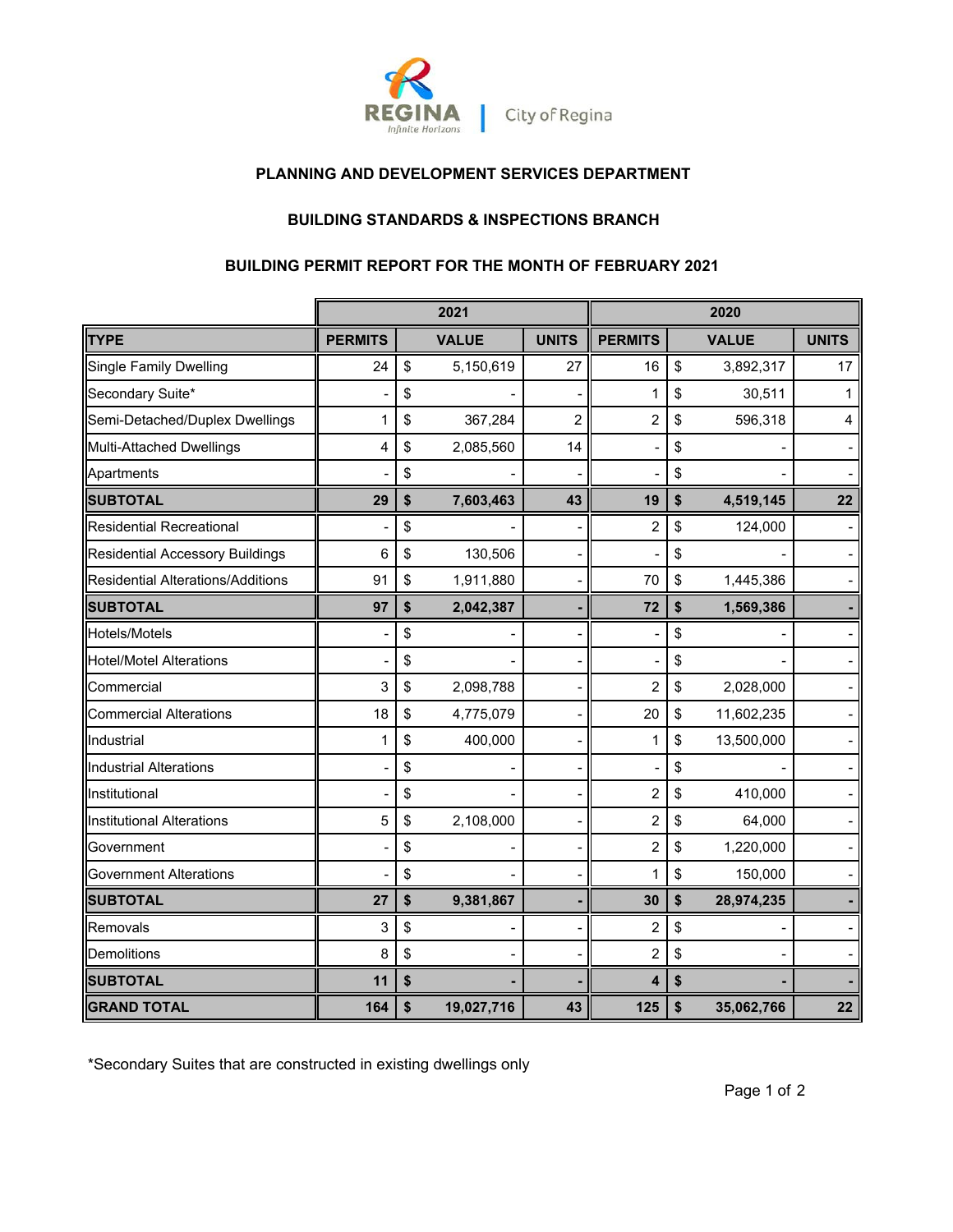

# **PLANNING AND DEVELOPMENT SERVICES DEPARTMENT**

#### **BUILDING STANDARDS & INSPECTIONS BRANCH**

# **BUILDING PERMIT REPORT FOR THE MONTHS OF JANUARY - FEBRUARY 29, 2021**

|                                        |                | 2021             |                | 2020           |    |              |              |
|----------------------------------------|----------------|------------------|----------------|----------------|----|--------------|--------------|
| <b>TYPE</b>                            | <b>PERMITS</b> | <b>VALUE</b>     | <b>UNITS</b>   | <b>PERMITS</b> |    | <b>VALUE</b> | <b>UNITS</b> |
| Single Family Dwelling                 | 37             | \$<br>8,443,538  | 43             | 26             | \$ | 5,995,907    | 27           |
| Secondary Suite*                       | 1              | \$<br>31,830     | 1              | 1              | \$ | 30,511       | 1            |
| Semi-Detached/Duplex Dwellings         | 1              | \$<br>367,284    | $\overline{2}$ | $\overline{2}$ | \$ | 596,318      | 4            |
| Multi-Attached Dwellings               | 8              | \$<br>3,509,846  | 22             | 12             | \$ | 7,521,875    | 48           |
| Apartments                             | 5              | \$<br>4,185,426  | 47             | 4              | \$ | 2,140,000    | 16           |
| <b>SUBTOTAL</b>                        | 52             | \$<br>16,537,923 | 115            | 45             | \$ | 16,284,610   | 96           |
| <b>Residential Recreational</b>        |                | \$               |                | $\overline{c}$ | \$ | 124,000      |              |
| <b>Residential Accessory Buildings</b> | 17             | \$<br>431,984    |                | 5              | \$ | 103,594      |              |
| Residential Alterations/Additions      | 184            | \$<br>4,279,753  |                | 157            | \$ | 2,842,710    |              |
|                                        | 201            | \$<br>4,711,738  |                | 164            | \$ | 3,070,305    |              |
| Hotels/Motels                          |                | \$               |                | 1              | \$ | 4,500,000    |              |
| <b>Hotel/Motel Alterations</b>         |                | \$               |                | 1              | \$ | 59,500       |              |
| Commercial                             | 3              | \$<br>2,098,788  |                | 10             | \$ | 4,575,000    |              |
| <b>Commercial Alterations</b>          | 28             | \$<br>6,520,879  |                | 41             | \$ | 17,250,917   |              |
| Industrial                             | 1              | \$<br>400,000    |                | 4              | \$ | 15,170,000   |              |
| <b>Industrial Alterations</b>          |                | \$               |                | 1              | \$ | 536,764      |              |
| Institutional                          |                | \$               |                | 3              | \$ | 430,000      |              |
| Institutional Alterations              | 6              | \$<br>2,508,000  |                | 4              | \$ | 414,000      |              |
| Government                             |                | \$               |                | $\overline{c}$ | \$ | 1,220,000    |              |
| <b>Government Alterations</b>          | $\overline{7}$ | \$<br>3,773,106  |                | 1              | \$ | 150,000      |              |
| <b>SUBTOTAL</b>                        | 45             | \$<br>15,300,773 |                | 68             | \$ | 44,306,181   |              |
| Removals                               | 5              | \$               |                | $\overline{c}$ | \$ |              |              |
| Demolitions                            | 13             | \$               |                | 8              | \$ |              |              |
| <b>SUBTOTAL</b>                        | 18             | \$               |                | 10             | \$ |              |              |
| <b>GRAND TOTAL</b>                     | 316            | \$<br>36,550,433 | 115            | 287            | \$ | 63,661,096   | 96           |

\*Secondary Suites that are constructed in existing dwellings only